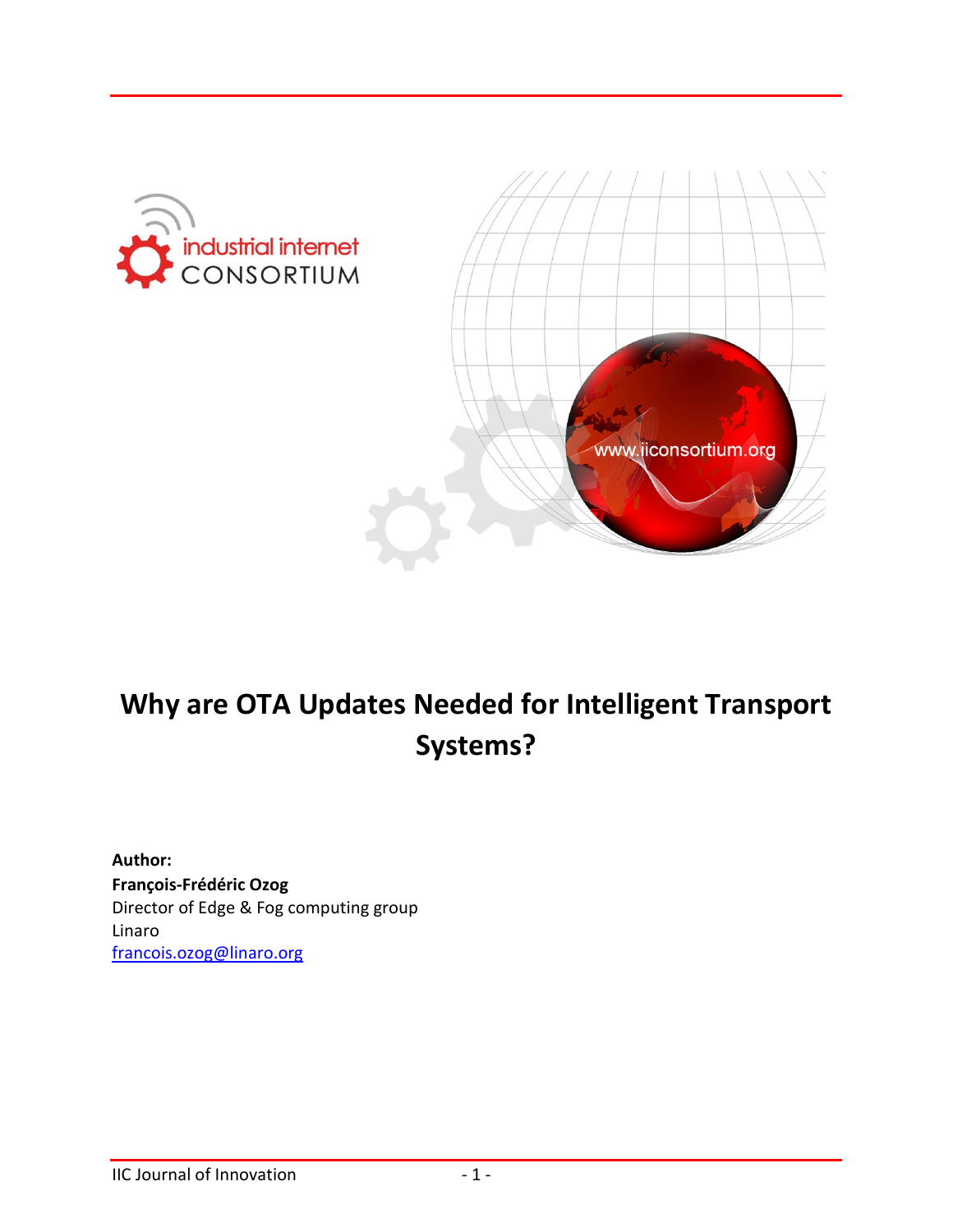Over-The-Air (OTA) updates are routinely used in IT, telecom and media industries. Updating a smartphone looks like a natural and desired feature for the end-user, but it is a very complex task due to the diverse nature of the updates (SIM card, phone software and isolated trusted software for micro payments to name a few) and the demographics of smartphones. The motivation behind these updates ranges from security enhancements or bug corrections to behavior changes that go beyond "cosmetics" including:

- Wireless speaker power increased from 1200W to 2000W[1](#page-1-0)
- Augmented reality added navigation application

Until recently, Intelligent Transport Systems (ITS) players have not seen an imperative need for OTA. Reasons range from the lack of connectivity to high quality small software and the risks of compromising safety. Updates in ITS have gradually evolved, and some car makers allow full updates of many systems including Advanced Driver Assistance Systems (ADAS).

OTA in ITS is evolving from cost savings to business opportunities including:

• Feature enhancements

 $\overline{a}$ 

- $\circ$  A car can autonomously pick up a user where they are<sup>[2](#page-1-1)</sup>
- $\circ$  5%<sup>[3](#page-1-2)</sup> increase in peak power (0-60mph in 2.9s instead of 3.2s— 23% more efficient)
- Regulatory changes
	- o As EU regulations have dramatically changed in Robotics, [4](#page-1-3) the same will happen in ITS as the regulator is exposed to new situations
- Future business models
	- o Engine power adjusted as per flexible subscription.

Furthermore, OTA has changed from "unknown" to "business critical" at the CxO level. [5](#page-1-4)

# **OTA CHALLENGES FOR ITS**

An ITS OTA solution is nothing without authoring, campaign design and deployment components. While it is clear that the operational aspects will be complex, the most challenging aspects appear at the device level. Solutions will involve hardware evolutions and will impact all components of the OTA value chain. At the device level, the OTA challenges arise depending on whether

<span id="page-1-0"></span><sup>1</sup> <https://help.devialet.com/hc/en-us/articles/360009457019-Migration-DOS-2-and-Phantom-Premier>

<span id="page-1-1"></span><sup>2</sup> <https://www.tesla.com/blog/introducing-software-version-10-0>

<span id="page-1-2"></span><sup>3</sup> <https://www.tesla.com/blog/35000-tesla-model-3-available-now>

<span id="page-1-3"></span><sup>4</sup> [https://www.europarl.europa.eu/RegData/etudes/STUD/2016/571379/IPOL\\_STU\(2016\)571379\\_EN.pdf](https://www.europarl.europa.eu/RegData/etudes/STUD/2016/571379/IPOL_STU(2016)571379_EN.pdf)

<span id="page-1-4"></span><sup>5</sup> Dr. Markus Heyn, a member of the Bosch board of management: [https://www.bosch-mobility](https://www.bosch-mobility-solutions.com/media/global/highlights/connected-mobility/updates-over-the-air/internet-connectivity_press-information.pdf)[solutions.com/media/global/highlights/connected-mobility/updates-over-the-air/internet-connectivity\\_press-information.pdf](https://www.bosch-mobility-solutions.com/media/global/highlights/connected-mobility/updates-over-the-air/internet-connectivity_press-information.pdf)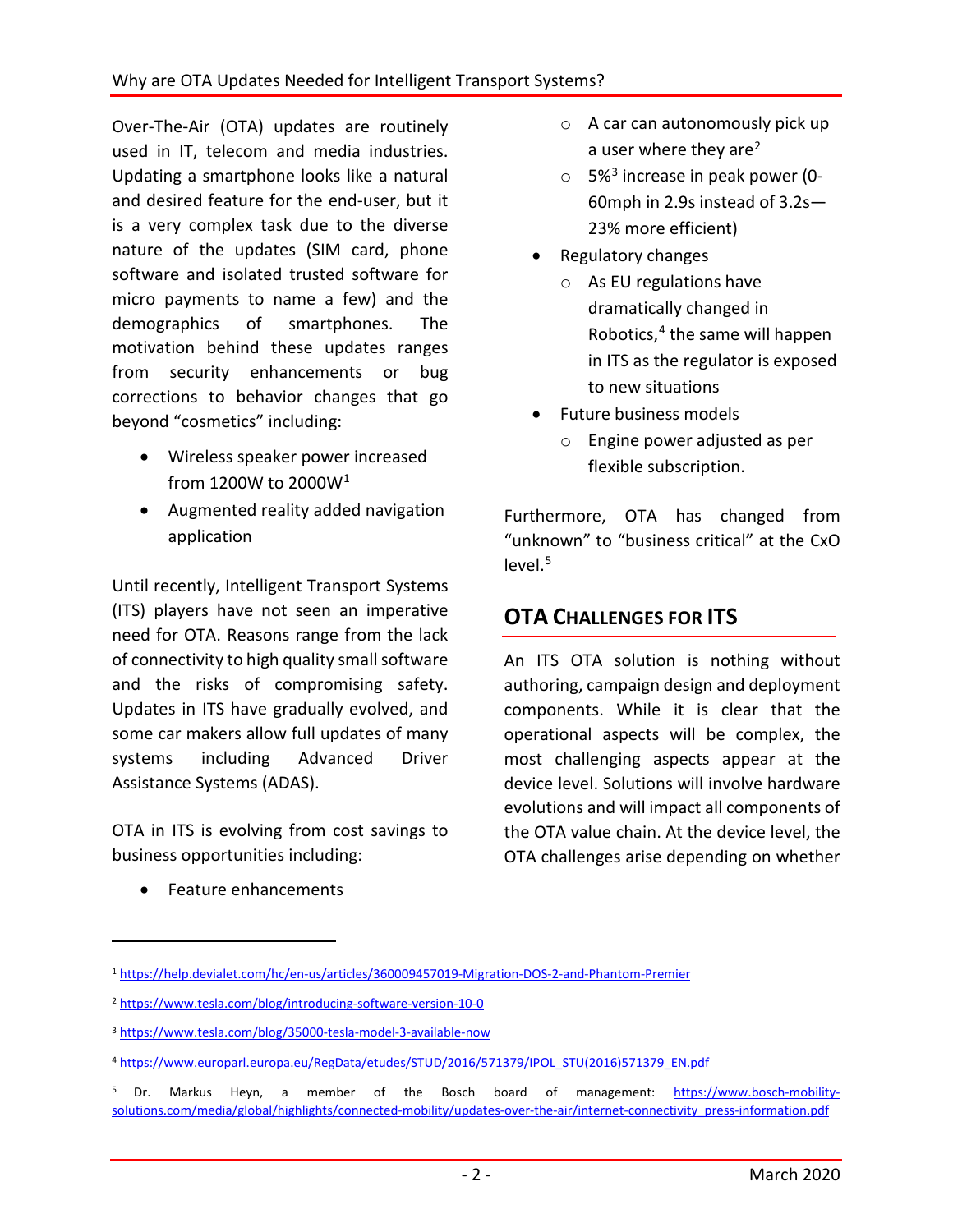a device is robust, trusted, transparent and traceable.

### Robust

One is used to reading "don't turn off your computer while the update is being performed." This is not acceptable in an ITS context, so Electronic Control Units (ECU) have been offering robust and resilient updates through proprietary mechanisms. But this proprietary (siloed) approach is reaching its limits as software layers become more interdependent (i.e., an AI driven ADAS that needs FPGA and software changes in lock step). As a result of these dependencies, intra-ECU transactional updates need to be developed. In the future, there will be inter-ECU dependencies calling for system-wide transactional updates. This requires both standardization of new interfaces and open source reference implementations.

## Trusted

Trust has always been a driving force for OTA solutions. To ensure trust, many signatures are used on software or data. Today, the multiplication of those signatures and layers of authority lack industrial scale processes to fully automate the chain of trust. This accumulation of hand-crafted integrations introduces weaknesses by construction. The security of hand-crafted integrations is analogous with a glass case wrapped in chains to protect a diamond—the glass is the weakest element.

There are scattered efforts in standard bodies to address this issue, and the processor ecosystem is currently making efforts to standardize code and update signing methods. But there is also a need to maintain a holistic view to ensure continuity of trust throughout the lifecycle of the transport systems themselves involving software companies, tier-1s, tiers2s and OEMs.

## **Transparent**

Application software allows for fine grained live updates when leveraging frameworks such as OSGi. <sup>[6](#page-2-0)</sup> Unfortunately, operating systems and hardware may not allow forfine grained or less live updates. In one example, the lack of dynamic, fine grain updates in an ITS led to a driver stuck on the roadside because he thought he could update his car while in a traffic jam.  $7$  OTA transactions need update schemes to be perfectly orchestrated for a seamless deployment of interdependent components, and there is currently no solution that can fully orchestrate such a comprehensive OTA.

### **Traceable**

Cars are equipped with recorders for future forensics activities. While necessary, this is not sufficient as some intra-ECU activities need to be logged in a non-repudiable way. For instance, an insurance company may want to know when an Artificial Intelligence (AI) model has been received by the car and what happened in the ECU that controls the

 $\overline{a}$ 

<span id="page-2-0"></span><sup>&</sup>lt;sup>6</sup> See dynamic updates i[n https://www.osgi.org/developer/benefits-of-using-osgi/](https://www.osgi.org/developer/benefits-of-using-osgi/)

<span id="page-2-1"></span><sup>7</sup> <https://www.theverge.com/2019/1/31/18205774/nio-ota-update-traffic-china-es8>